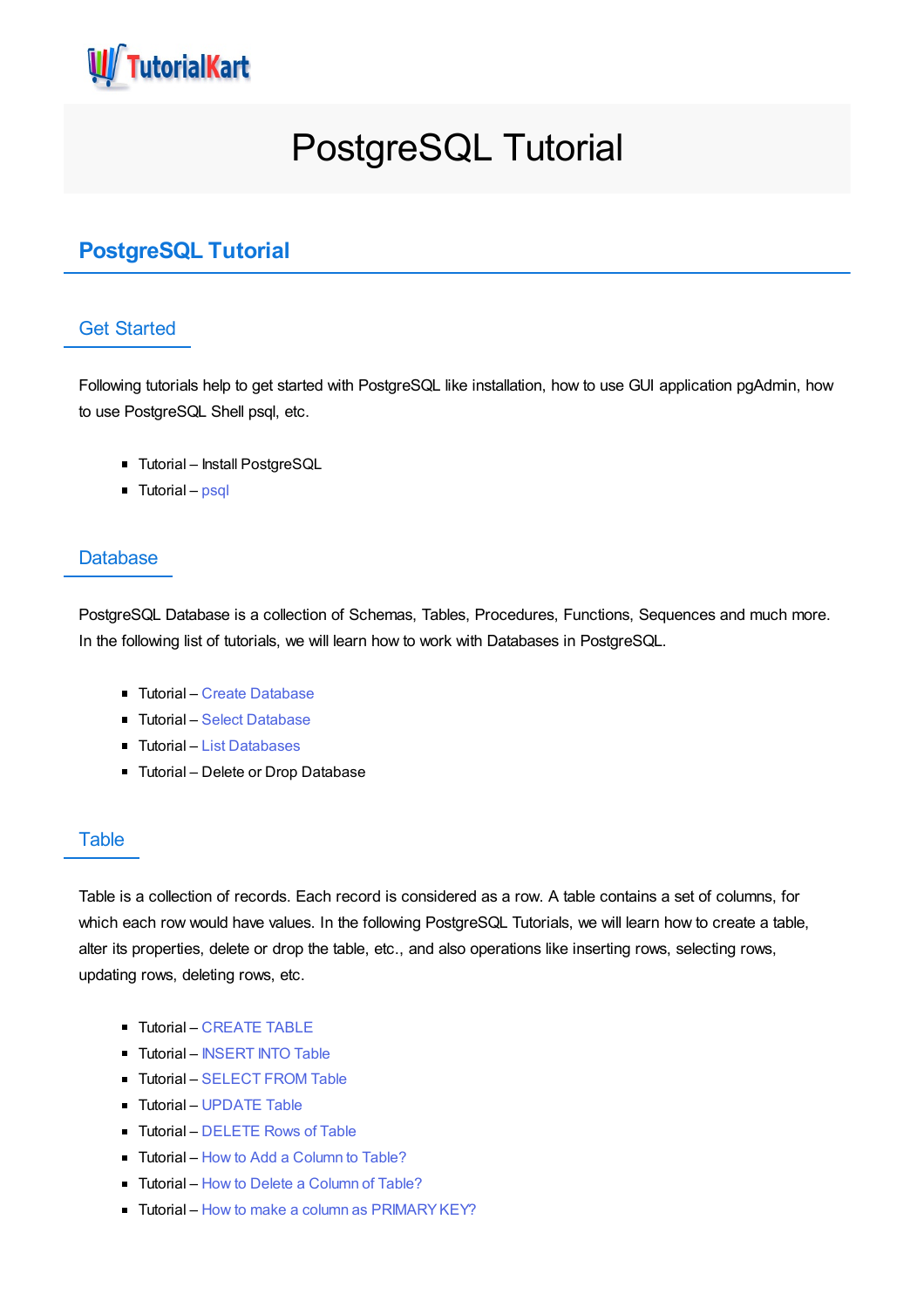### **Clauses**

- Tutorial [PostgreSQL](https://www.tutorialkart.com/postgresql/postgresql-where/) WHERE Clause
- Tutorial [PostgreSQL](https://www.tutorialkart.com/postgresql/postgresql-limit/) LIMIT Clause

| <b>PostgreSQL</b>                    |
|--------------------------------------|
| <b>⇒ PostgreSQL Tutorial</b>         |
| ← PostgreSQL - Install               |
| ← PostgreSQL GUI                     |
| ← PostgreSQL - psql Shell - Commands |
| ← PostgreSQL - Create Database       |
| ← PostgreSQL - Select Database       |
| ← PostgreSQL - List Databases        |
| ← PostgreSQL - Drop Database         |
| ← PostgreSQL - Create Table          |
| ← PostgreSQL - Describe Table        |
| ← PostgreSQL - SHOW Tables           |
| ← PostgreSQL - Drop Table            |
| ← PostgreSQL - INSERT INTO Table     |
| ← PostgreSQL - SELECT FROM Table     |
| ← PostgreSQL - WHERE                 |
| ← PostgreSQL - LIKE                  |
| ← PostgreSQL - JOIN                  |
| ← PostgreSQL - WITH                  |
| ← PostgreSQL - UPDATE                |
| ◆ PostgreSQL - UPDATE FROM SELECT    |
| ← PostgreSQL - ADD COLUMN            |
| ← PostgreSQL - DELETE COLUMN         |
| ← PostgreSQL - PRIMARYKEY            |
| ← PostgreSQL - FOREIGN KEY           |
| ← PostgreSQL - SELECT INTO           |
| ← PostgreSQL - Current Date          |